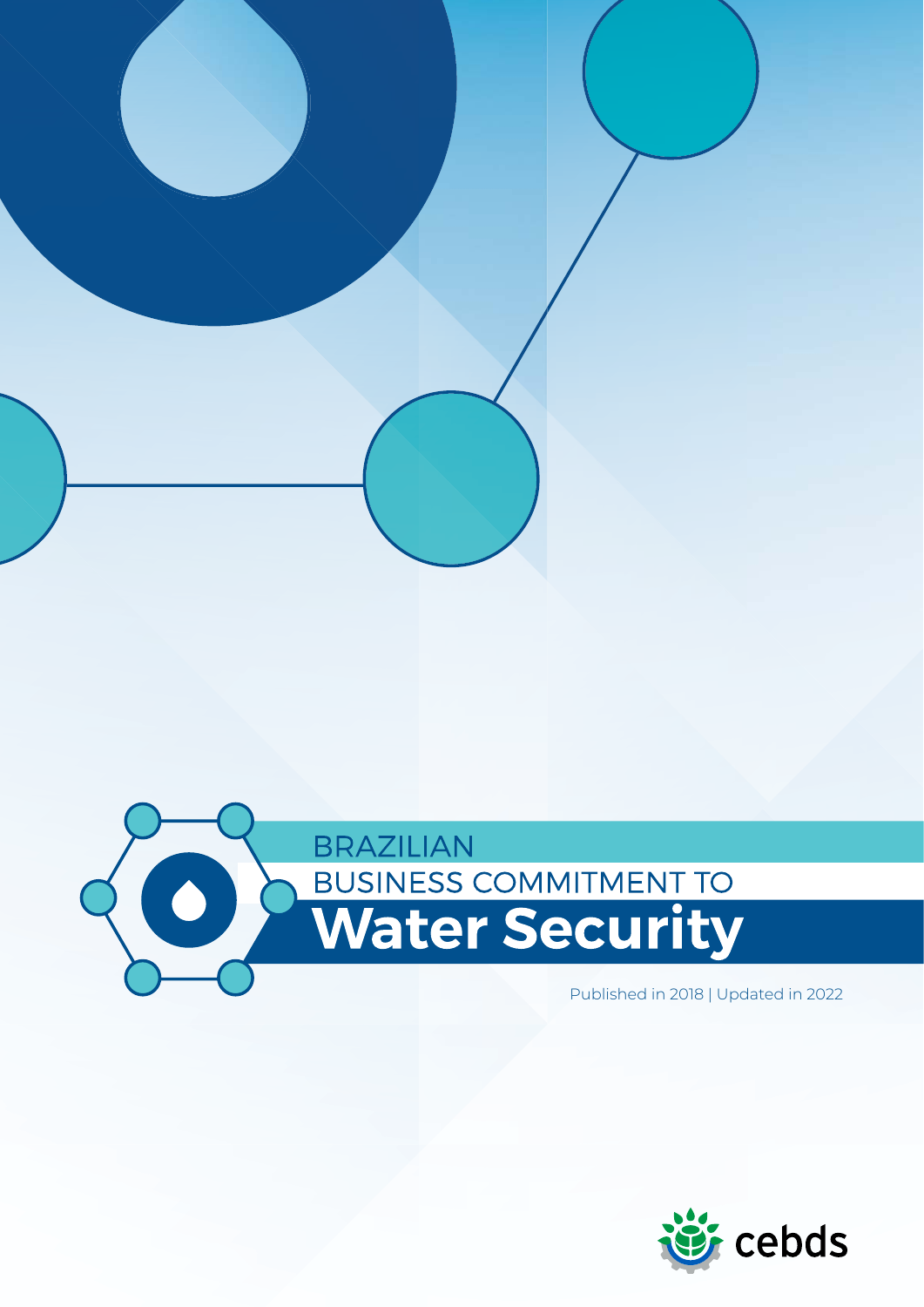# **Brazilian Business Commitment for Water Security**

Understanding the urgent need to address the critical scenario of Brazilian water security, the Brazilian Business Council for Sustainable Development (CEBDS) and its associates have jointly drafted the **Brazilian Business Commitment for Water Security** in 2018, a document designed *to consolidate the active contribution of companies to the issue of water security in Brazil*.

Fully mindful of its role and as an advocate of best practices, the business sector seeks to expand actions that adopt productive processes, given that these are important drivers to effect relevant improvements in the country's macro water landscape. There are a number of shared solutions to confront the crisis and reduce consumption of large volumes of drinking water currently being carried out. These initiatives apply techniques such as reuse, managing loss, sustainable treatments for reusing industrial and domestic effluents, accumulation reservoirs, desalination solutions, use of renewable energy sources, recovery and preservation of springs and watersheds aimed at the increase of natural infrastructures, reforestation actions, and others - all of them as a response to the impact that this crisis has had on companies, biodiversity, the economy and, above all, the society.

We are working towards making our Commitment a national benchmark for the effective contribution of companies to water security in Brazil, providing transparency and visibility to data and information on initiatives, projects and goals that have been adopted, thereby permitting greater engagement and promotion of experiences, learning and information.

Each signatory company backs the initiative and pledges to contribute to at least 2 of the 6 goals in this Commitment by 2025:

## **1. INCREASE THE INCLUSION OF THE WATER ISSUE IN BUSINESS STRATEGIES**

- Look for opportunities related to water management in business (reduction of consumption, reuse, renewable energy sources and efficiency), and define strategies to implement them in direct operations and in the value chain to reduce dependence on the resource and /or increase efficiency in its use.
- Annual identification of opportunities, setting goals and action plans to address them.

## **2. MITIGATE THE RISKS OF WATER FOR THE BUSINESS**

- **Include an analysis of the social, environmental and financial risks of the business in the** company's risk assessment procedures that are directly or indirectly related to water.
- Create a yearly mapping of the direct and indirect risks to the business and value chain related to water, and create an action plan that addresses each of them through mitigation measures, as well as adaptation to deal with climate change.

#### **3. MEASURE WATER MANAGEMENT AT THE COMPANY AND ANNOUNCE IT PUBLICLY**

- Measure and disclose water management data using the CDP's water questionnaire, annual sustainability reports, communication on participation in national and global water initiatives, website or other media outlets open to the public.
- Measure and publicly announce the company-related actions in official and recognized media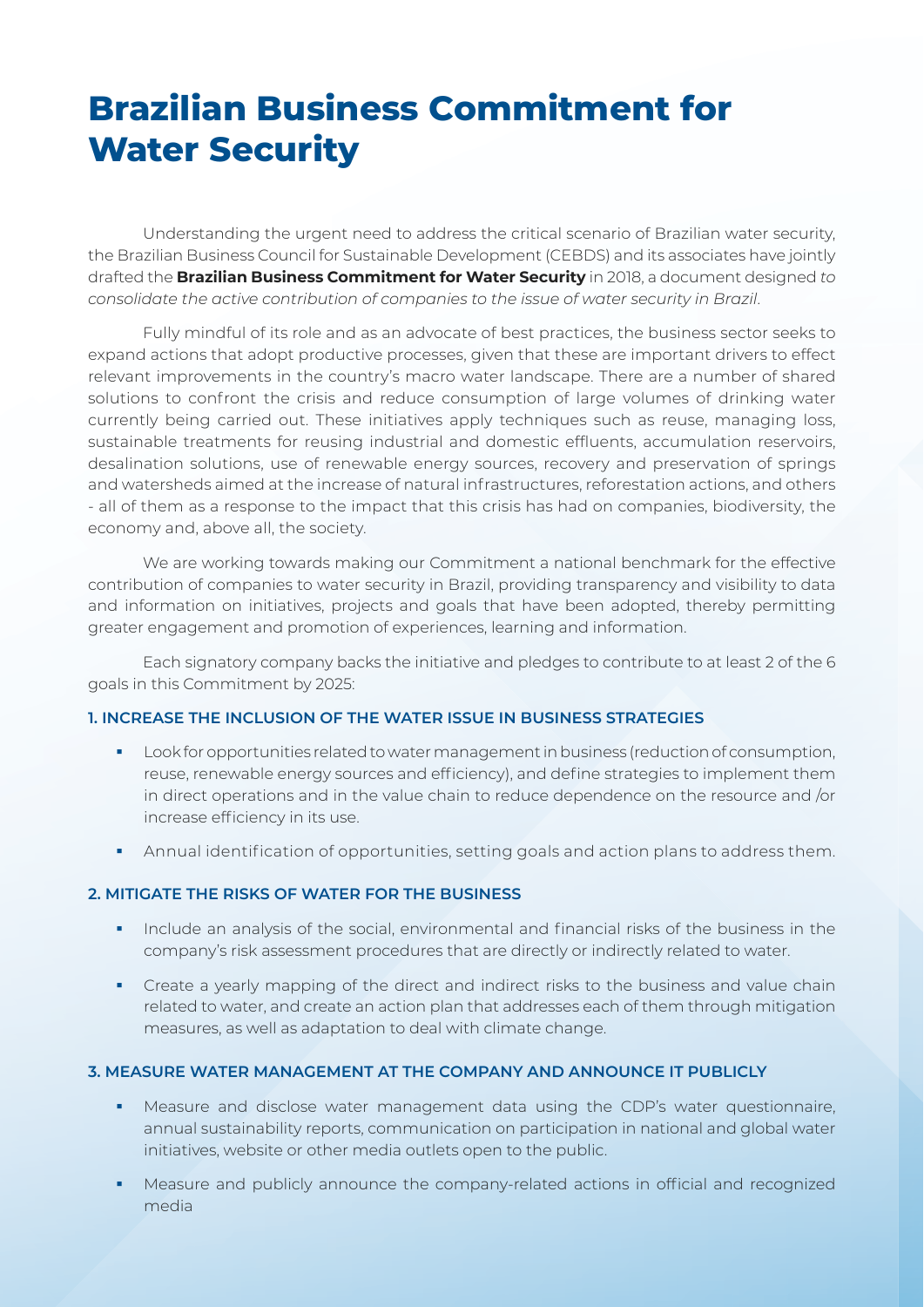### **4. ENCOURAGE SHARED PROJECTS DEALING WITH WATER**

- Present one (1) project and/or action per year, new or ongoing, individually or collectively, with one (1) project related to the protection of springs and watersheds. The project and/or action presented must be active and include reports, monitoring and outcomes with indicators showing the impact caused on water security. For companies that are developing projects in the 1st year, results will not be required for the goals, but the creation and presentation of the action plan to achieve them;
- Promote outreach programs and partnerships with academia, NGOs, the public sector, the local community and civil society in projects related to conservation, protection, reducing consumption, access to/availability of water, environmental services and reforestation, involving as many stakeholders as possible in a major network for an effective awareness of the water issue, promoting nature-based solutions as effective solutions applied to business.

## **5. PROMOTE THE ENGAGEMENT OF THE CHAIN**

- Make a positive influence on the activities in the company's value chain and its impacts on processes that are directly and/or indirectly related to water, including awareness-raising actions, involvement in water projects, and exchange of experience on best practices in the chain.
- Submit the criteria and indicators for monitoring the company's value chain operations on an annual basis, including water consumption per production unit.

## **6. CONTRIBUTE WITH TECHNOLOGIES, KNOWLEDGE, PROCESSES AND HUMAN RESOURCES,**  physical and material, supporting large, medium and small-sized Brazilian companies in structuring and developing better water management in their production processes, value chain and surroundings.

 Take part in at least one (1) collaborative initiative, action or project each year that promotes the exchange of technologies, knowledge, experiences and best practices between the signatory companies.

The signatory companies pledge to make the actions and projects referring to the goals chosen in the Platform / HUB of the Brazilian Business Commitment for Water Security publicly available in a transparent, clear and open way, so that the greatest number of Brazilian companies committed to water security in Brazil can become engaged, offering a lively, dynamic environment shared by companies and the society.

By declaring our commitments to sustainable water management and the country's water security, we believe that we will be making a positive contribution with solutions that tackle the water crisis. Our commitment is with the effectiveness of the accomplishment of the goals and with the union of efforts and experiences in favor of a common objective, which is the maximum use of water with the minimum waste.

The future is now under construction.